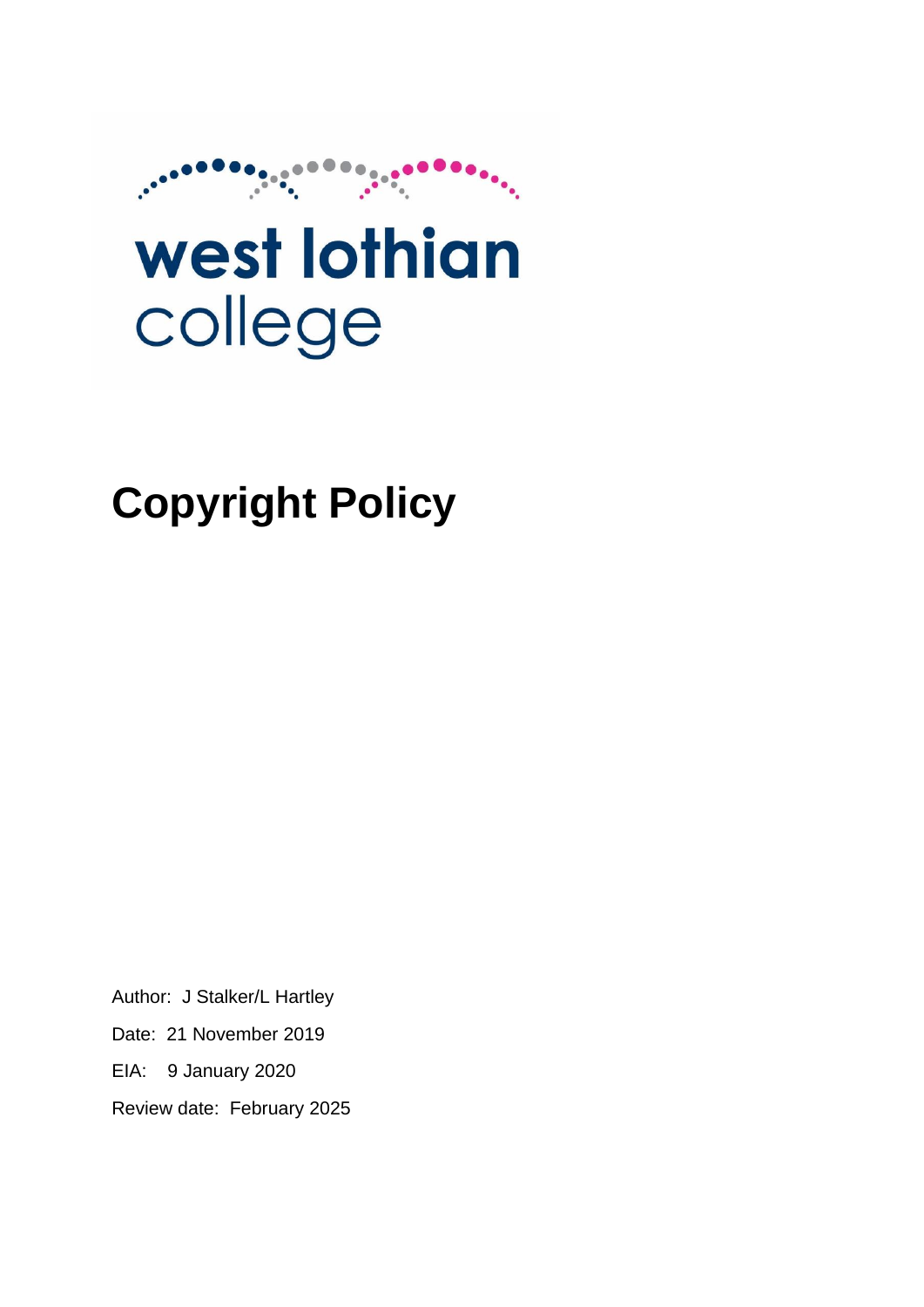#### **History of Changes**

| <b>Version</b> | <b>Description of change</b>            | <b>Authorised By</b> | <b>Date</b>      |
|----------------|-----------------------------------------|----------------------|------------------|
| 1.1            | <b>New Policy</b>                       | Jenny Stalker        | 21 November 2019 |
| 1.2            | Update to Equality Impact<br>Assessment | <b>Beth Brownlee</b> | 9 February 2022  |
|                |                                         |                      |                  |
|                |                                         |                      |                  |
|                |                                         |                      |                  |

West Lothian College is an inclusive organisation and all policies, procedures, strategies, plans, provisions, criteria, functions, practices and activities, including decisions and the delivery of services are assessed to consider the impact on staff and students covered by the Equalities Act 2010 by the completion of an Equalities Impact Assessment (EIA). Protected characteristics are defined as age, disability, gender reassignment, marriage or civil partnership (in employment only), pregnancy and maternity, race, religion or belief, sex, sexual orientation.

Please see end of this document for EIA.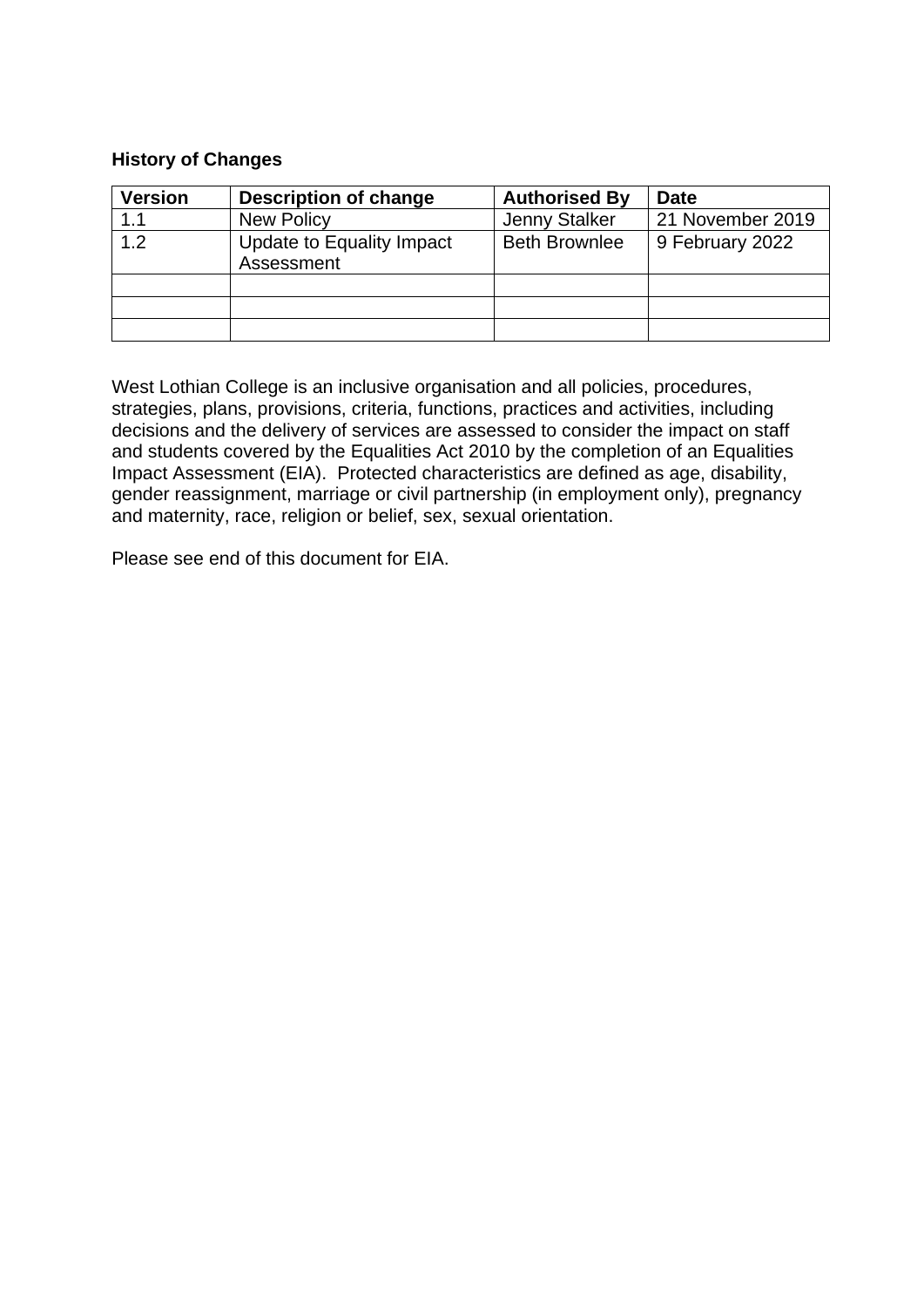#### **Contents**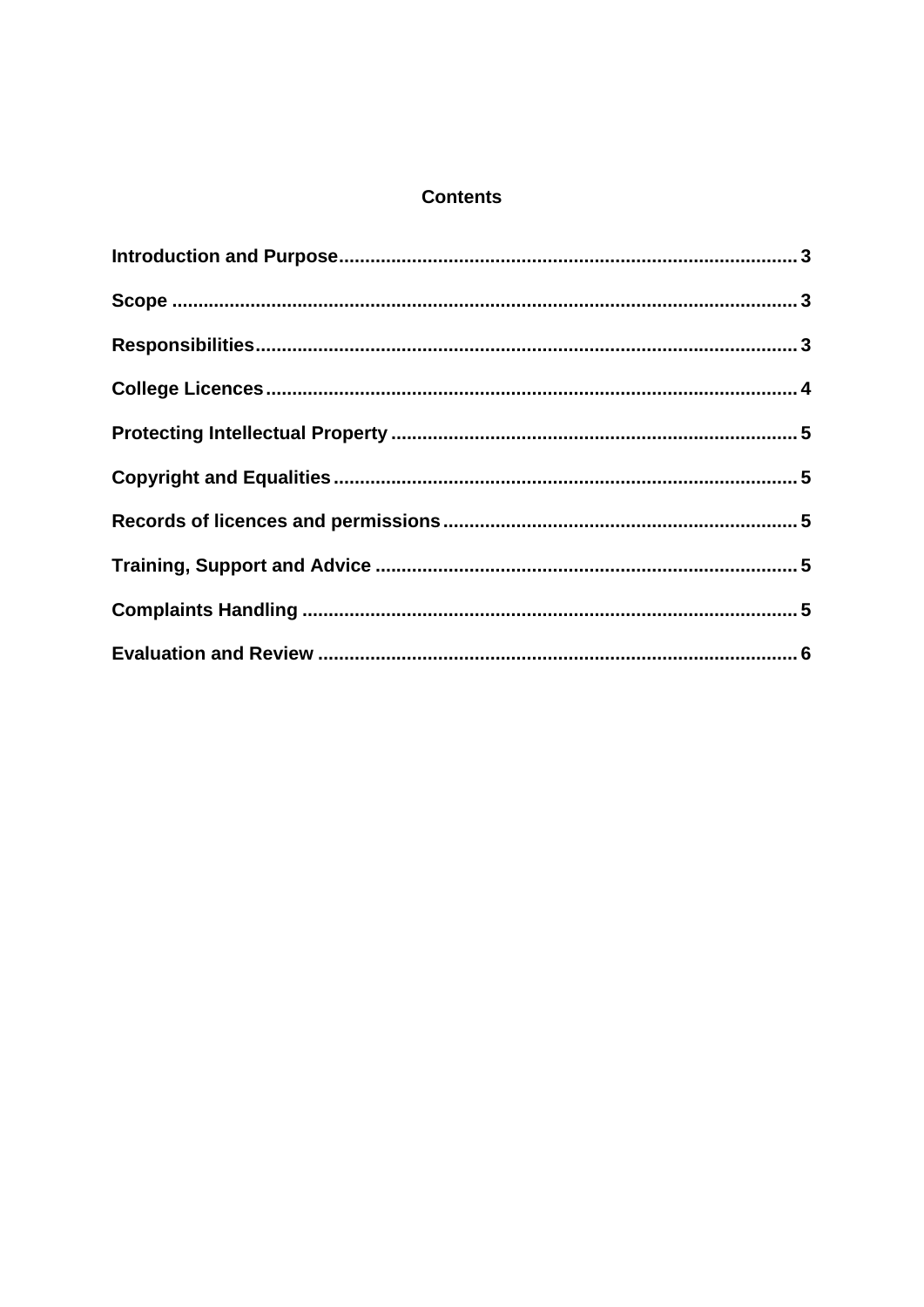#### <span id="page-3-0"></span>**Introduction and Purpose**

This Policy describes the College's duties under current copyright legislation and clarifies individual user responsibilities.

The College currently holds licences through the Copyright Licence Agency (CLA), Educational Recording Agency (ERA), NLA Licence and Performing Rights Society (PRS).

The Policy describes the college position on protection of intellectual property and avoiding infringement of third party owner rights.

#### <span id="page-3-1"></span>**Scope**

The Policy covers all materials, as defined by the Copyright Designs and Patent Act 1988 (as amended) which may be used for learning, teaching, administration or management and any other aspect of college work, irrespective of their form or whether in print, digital format, on the virtual learning environment, personal computers, laptops or other mobile devices.

This Policy is concerned with issues relating to the use of third party material. Ownership of copyright in materials created by members of staff and students is covered by the Intellectual Property Code (including Patents).

This Policy does not specifically cover use of the computer network, software and hardware which is covered under other college policy including the IT Acceptable Use Policy and IT Infrastructure Policy.

All members of staff, students, visitors and contractors to the college are required to adhere to this Policy.

#### <span id="page-3-2"></span>**Responsibilities**

#### **The College**

Recognises that copyright is a legal and moral right and that copyright holders are entitled to fair protection and compensation for the work they produce

Recognises the value of its own copyright material and will take necessary action to protect intellectual property rights invested in it or in its members of staff and students. Ownership of materials created by members of staff who develop materials for learning and teaching purposes and within the scope of their employment rests with the college.

States that responsibility for adhering to the requirements of copyright licences and legislation rests wholly with individual members of staff or contractor.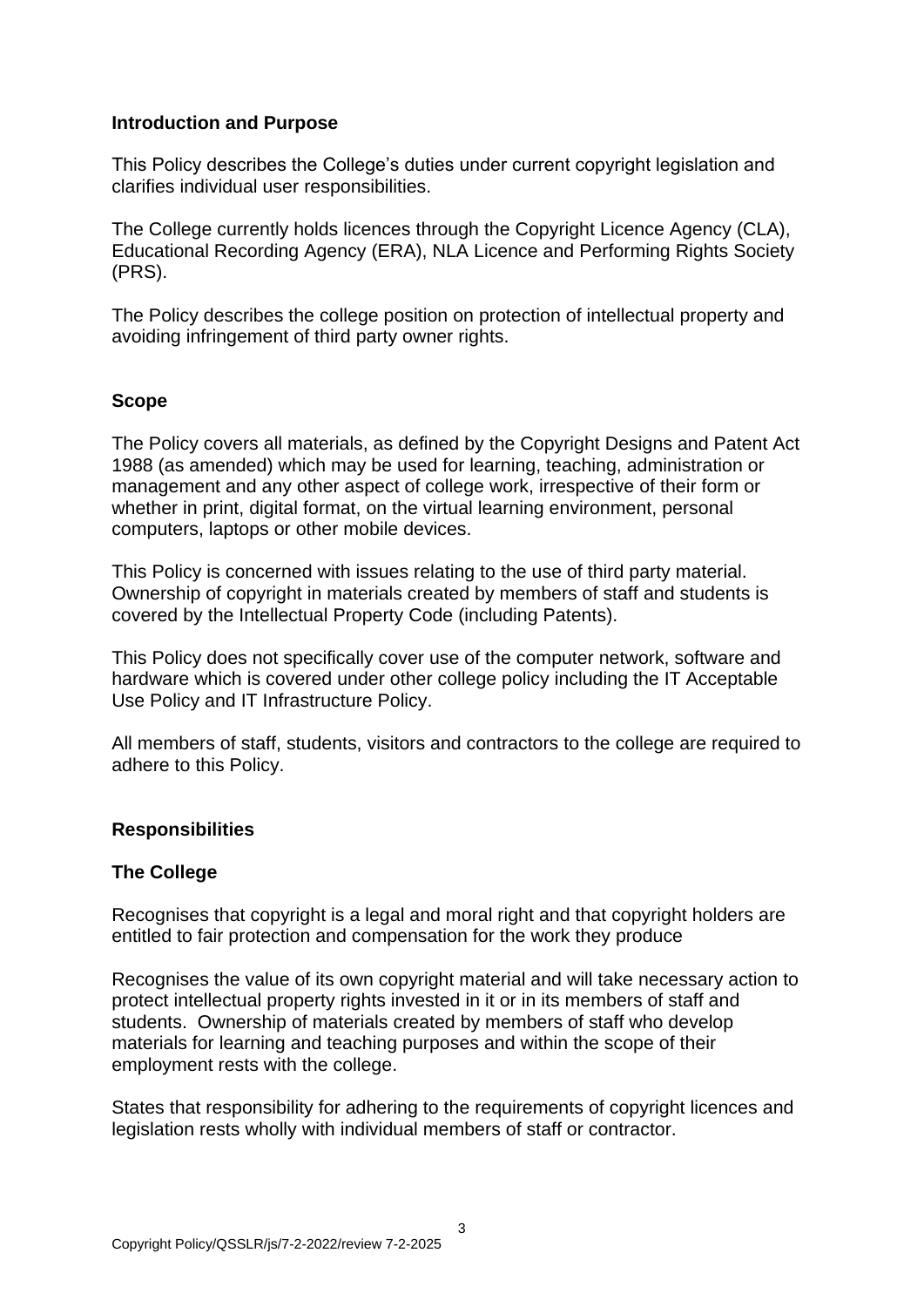Undertakes to ensure that all members of staff, students and contractors are made aware of their responsibilities under copyright legislation and potential disciplinary actions that may be taken should an individual breach these responsibilities

Will ensure that all staff, students and contractors are adequately trained, supported and advised as is necessary to ensure that each individual can operate effectively within the scope of copyright licences and legislation

Will ensure that any changes to copyright legislation or to the terms and conditions of copyright licences are communicated to staff, students and contractors and further training provided as required

Will seek to use copyright free resources, wherever possible and assist staff to source these resources as required.

#### **Staff and Contractors**

All staff and contractors are required to comply with copyright legislation and licences and for familiarising themselves with this Policy

Staff and contractors should ensure they understand the requirements of copyright and how this impacts on their work and should engage with training and support provided by the college

Infringements of copyright legislation or licences by an individual may result in legal action against the individual, or the college. The College considers breach of copyright to be a serious offence and may take disciplinary action where this occurs.

Understand that the individual member of staff or contractor is responsible for ensuring that the correct permissions have been obtained before reproducing any copyrighted work.

Understand that all materials on the college website must be used with permission of the rights holder(s).

#### <span id="page-4-0"></span>**College Licences**

The College holds the undernoted licences:

- Copyright Licence Agency (CLA) Licence including Newspaper (NLA) Licence
- Educational Recording Agency (ERA) Licence
- PPL Licence
- Clickview Licence

Additional licences must be applied for by staff as required. This may include licences for electronic books and licences for use of proprietary DVD recordings.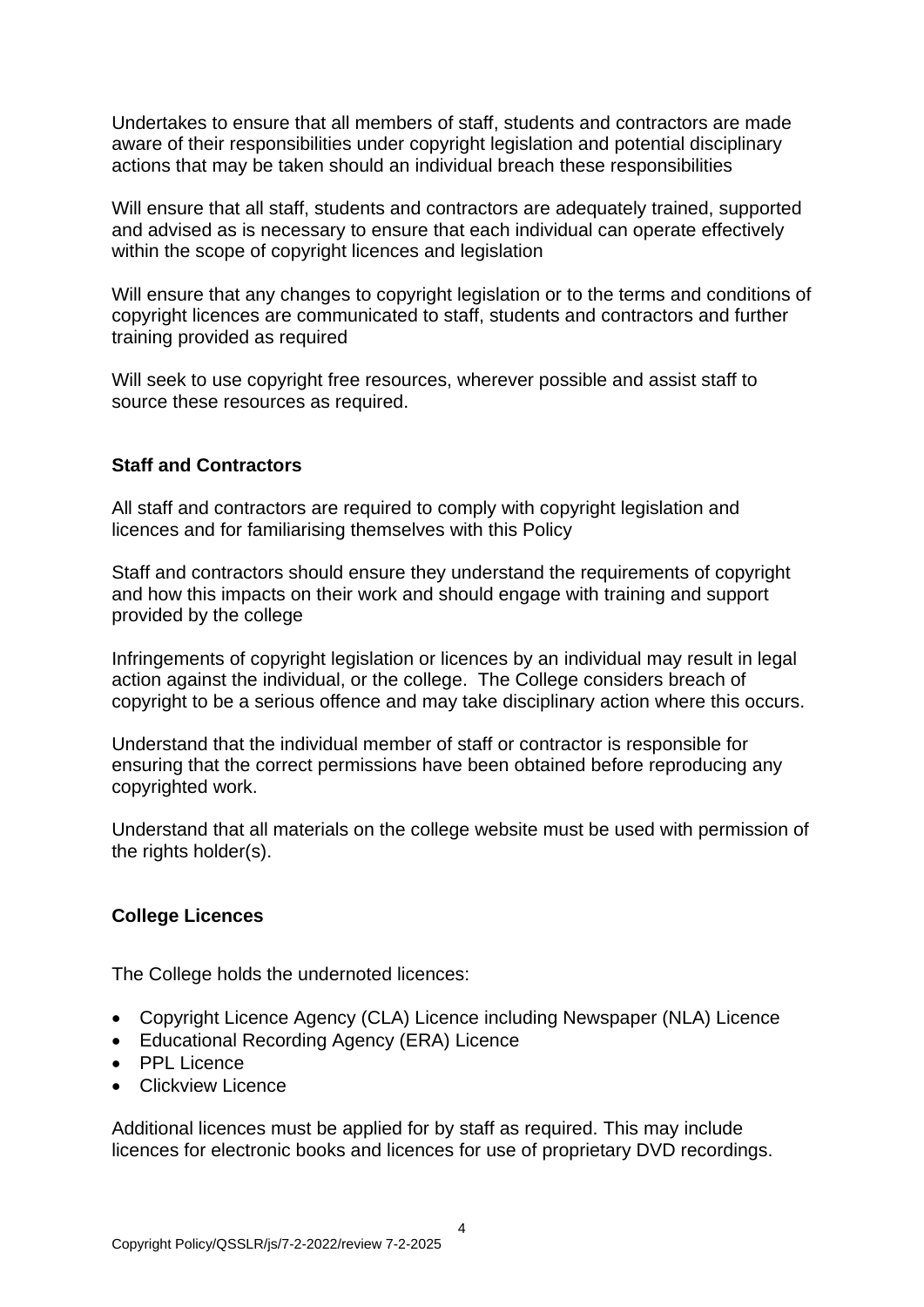#### <span id="page-5-0"></span>**Protecting Intellectual Property**

The college will take steps to protect its intellectual property. A copyright statement will be used on all published material in any form, in the form of:

#### **© West Lothian College. All rights reserved**

#### <span id="page-5-1"></span>**Copyright and Equalities**

The College will ensure that materials are accessible to those with specific needs in line with the disability exception is contained in Sections 31A to 31F of the Copyright, Designs and Patents Act 1998, available at

<https://www.copyrightuser.org/understand/exceptions/disability/>

#### <span id="page-5-2"></span>**Records of licences and permissions**

Where permission or licence to reproduce has been obtained, a record should be retained for the life of the permission or licence.

#### <span id="page-5-3"></span>**Training, Support and Advice**

Staff should always seek advice and clarification before using copyrighted work. Advice and support can be sought through the Learning Resource Centre of the College.

The College Learning Resource Centre is the first contact for all queries relating to copyright and licencing. The Learning Resource Centre will also provide advice and support relating to materials made available through the virtual learning environment and through open educational resources.

The Learning Resource Centre can signpost various copyright materials that can be used in the creation of learning and teaching resource.

Staff will be offered training to update knowledge and understanding relating to copyright law and are expected to engage with this training. Some training may be mandatory as a result of changes to copyright law or changes to licences.

#### <span id="page-5-4"></span>**Complaints Handling**

Where a member of staff is accused of copyright infringement they should contact the identified college officer who will investigate the claim and respond to the complaint.

Where the complaint is about student(s) infringing copyright they should contact their key tutor in the first instance. Cases will be referred to the identified college officer who will deal with the complaint.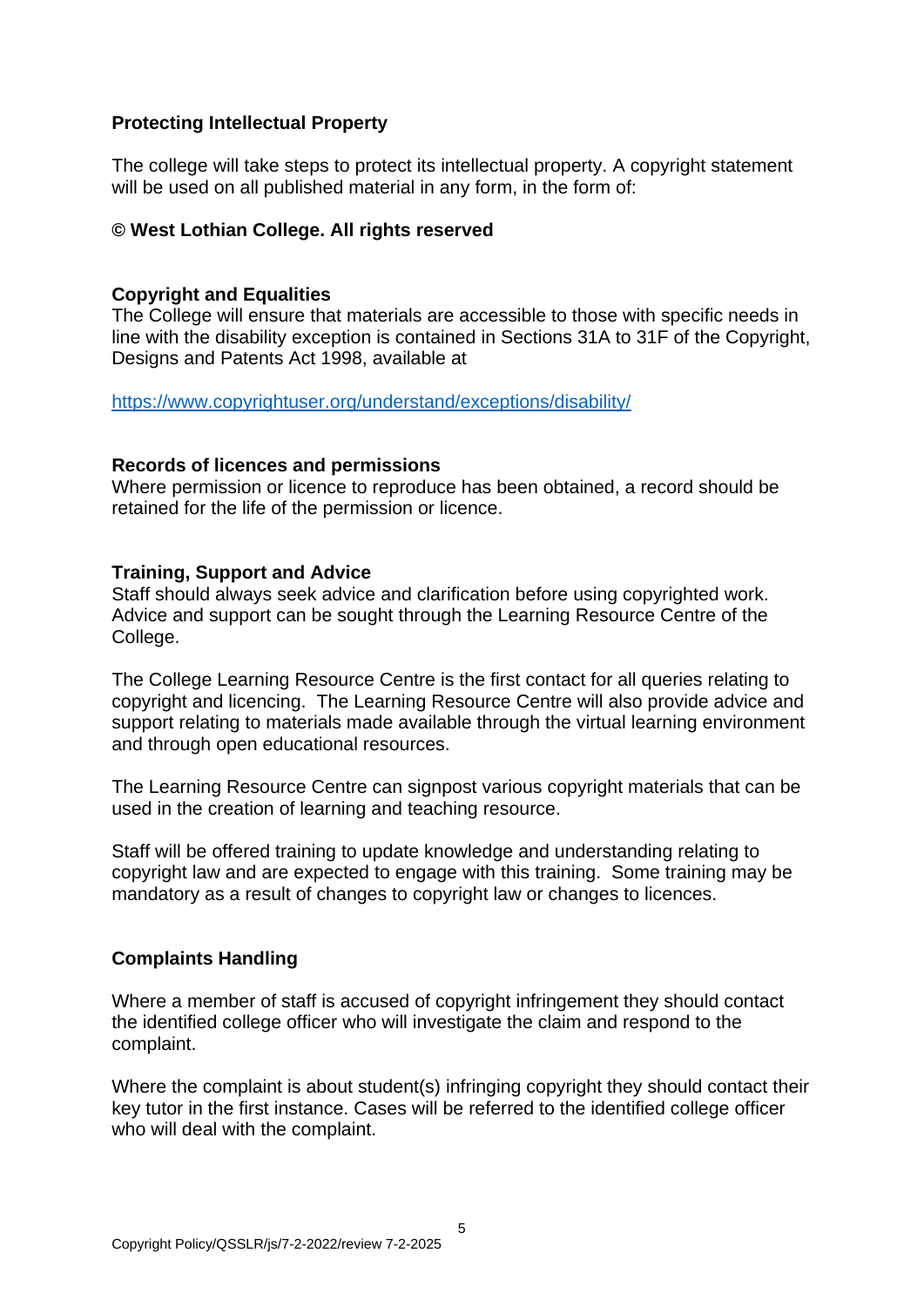Copyright complaints will be handled separately to plagiarism claims which will be dealt with under the Student Positive Behaviour and Disciplinary Procedure.

#### <span id="page-6-0"></span>**Evaluation and Review**

The performance of this Policy will be reported on and reviewed by the College Executive Leadership Team and the Board of Governors.

The Policy will be monitored on an on-going basis and formally reviewed every three years.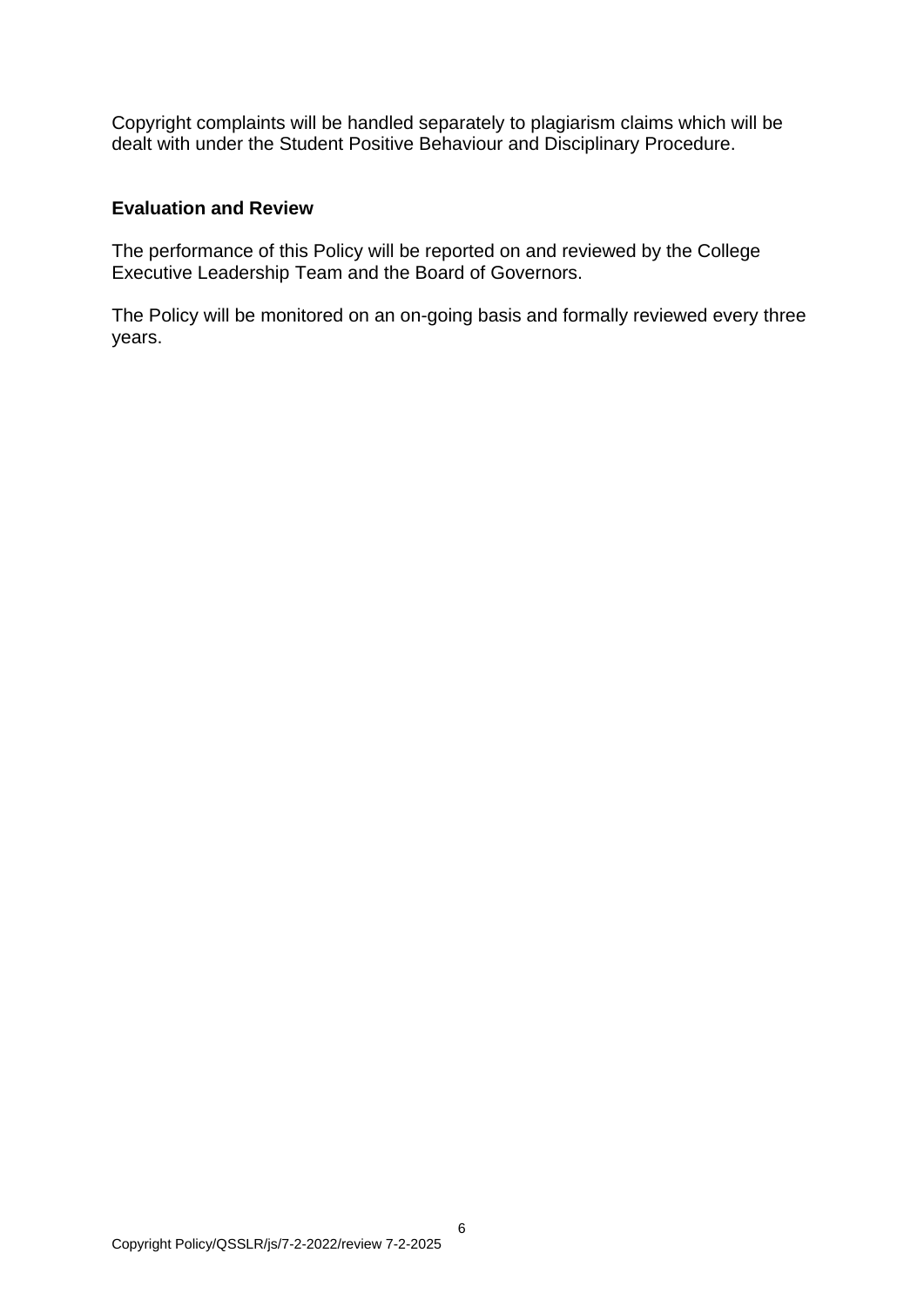

#### **Equality Impact Assessment**

Before carrying out an EIA, you should familiarise yourself with the College's EIA Policy Statement and Guidance, along with further information and resources which are available on iShare.

EIA covers **strategies**, **policies, procedures, plans, provisions, criteria, functions, practices and activities, including decisions and the delivery of services**, but will be referred to hereinafter as 'policy/practice'.

| <b>Policy/Practice (name</b>                                                                                                                                                                                     | <b>Copyright Policy</b>                                                                                                                                                                                                                                                                                                                                                                                                                                                                                                                                                                                                                                          |
|------------------------------------------------------------------------------------------------------------------------------------------------------------------------------------------------------------------|------------------------------------------------------------------------------------------------------------------------------------------------------------------------------------------------------------------------------------------------------------------------------------------------------------------------------------------------------------------------------------------------------------------------------------------------------------------------------------------------------------------------------------------------------------------------------------------------------------------------------------------------------------------|
| or brief description):                                                                                                                                                                                           |                                                                                                                                                                                                                                                                                                                                                                                                                                                                                                                                                                                                                                                                  |
|                                                                                                                                                                                                                  |                                                                                                                                                                                                                                                                                                                                                                                                                                                                                                                                                                                                                                                                  |
|                                                                                                                                                                                                                  |                                                                                                                                                                                                                                                                                                                                                                                                                                                                                                                                                                                                                                                                  |
| <b>Strategy/Policy</b>                                                                                                                                                                                           | Text to be included in strategy/policy:                                                                                                                                                                                                                                                                                                                                                                                                                                                                                                                                                                                                                          |
| includes Equalities                                                                                                                                                                                              |                                                                                                                                                                                                                                                                                                                                                                                                                                                                                                                                                                                                                                                                  |
| <b>Statement of</b>                                                                                                                                                                                              | <b>Statement of Inclusiveness</b>                                                                                                                                                                                                                                                                                                                                                                                                                                                                                                                                                                                                                                |
| <b>Inclusiveness? Yes</b>                                                                                                                                                                                        |                                                                                                                                                                                                                                                                                                                                                                                                                                                                                                                                                                                                                                                                  |
|                                                                                                                                                                                                                  | West Lothian College is an inclusive organisation and all<br>policies, procedures, strategies, plans, provisions,<br>criteria, functions, practices and activities, including<br>decisions and the delivery of services are assessed to<br>consider the impact on staff and students covered by the<br>Equalities Act 2010 by the completion of an Equalities<br>Impact Assessment (EIA). Protected characteristics are<br>defined as age, disability, gender reassignment,<br>marriage or civil partnership (in employment only),<br>pregnancy and maternity, race, religion or belief, sex,<br>sexual orientation.<br>Please see end of this document for EIA. |
|                                                                                                                                                                                                                  | Reason for Equality Impact Asessment (choose from the following options):                                                                                                                                                                                                                                                                                                                                                                                                                                                                                                                                                                                        |
| Proposed new<br>$\bullet$<br>policy/practice<br>Proposed change to<br>an existing<br>policy/practice<br>Undertaking a review<br>$\bullet$<br>of an existing<br>policy/practice<br>Other (please give<br>detail): | Review of existing policy.                                                                                                                                                                                                                                                                                                                                                                                                                                                                                                                                                                                                                                       |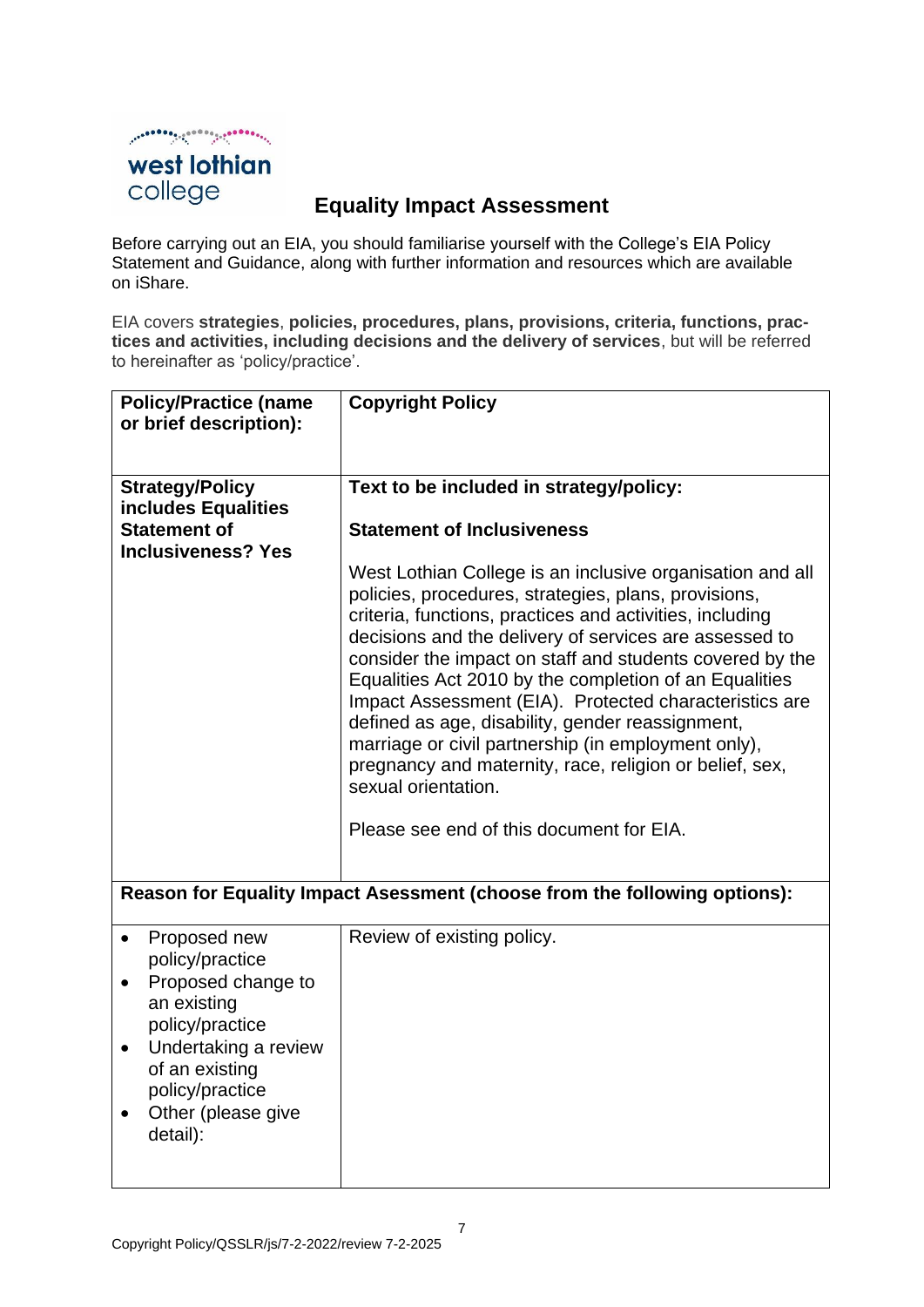| Person responsible for the policy area or practice:                                                                                                                                                                                  |                                                                                                                                                                                                      |  |
|--------------------------------------------------------------------------------------------------------------------------------------------------------------------------------------------------------------------------------------|------------------------------------------------------------------------------------------------------------------------------------------------------------------------------------------------------|--|
| Name:                                                                                                                                                                                                                                | Linda Hartley                                                                                                                                                                                        |  |
| Job title:                                                                                                                                                                                                                           | Librarian                                                                                                                                                                                            |  |
|                                                                                                                                                                                                                                      |                                                                                                                                                                                                      |  |
|                                                                                                                                                                                                                                      | An Equality Impact Assessment must be carried out if the policy/practice:                                                                                                                            |  |
|                                                                                                                                                                                                                                      | affects operational or strategic functions of the College<br>is relevant to the promotion of equality (in terms of the Public Sector Equality Duty<br>'needs' as set out in the Policy and Guidance) |  |
| Why the EIA is being<br>carried out                                                                                                                                                                                                  | This policy affects operational functions for staff in<br>carrying out their normal duties.                                                                                                          |  |
|                                                                                                                                                                                                                                      | The policy is designed to ensure operational functions of<br>the college meet legislative requirements under copyright<br>law while still promoting equalities across the college.                   |  |
| <b>Equality Groups</b>                                                                                                                                                                                                               | Relevant to the Policy/Practice, identify which of the undernoted equality groups are                                                                                                                |  |
| impacted upon:                                                                                                                                                                                                                       |                                                                                                                                                                                                      |  |
| Age<br>٠<br><b>Disability</b><br>race (including<br>ethnicity and na-<br>tionality)<br>religion or belief<br>sex<br>sexual orientation<br>gender reassign-<br>ment<br>pregnancy and<br>maternity<br>marriage or civil<br>partnership | This policy does not impact negatively on any individual<br>or groups with a protected characteristic under the<br>Equalities Act.                                                                   |  |

### **Record your assessment against the following statements:**

| <b>Statement</b> | <b>Equality assessment</b> |
|------------------|----------------------------|
|                  |                            |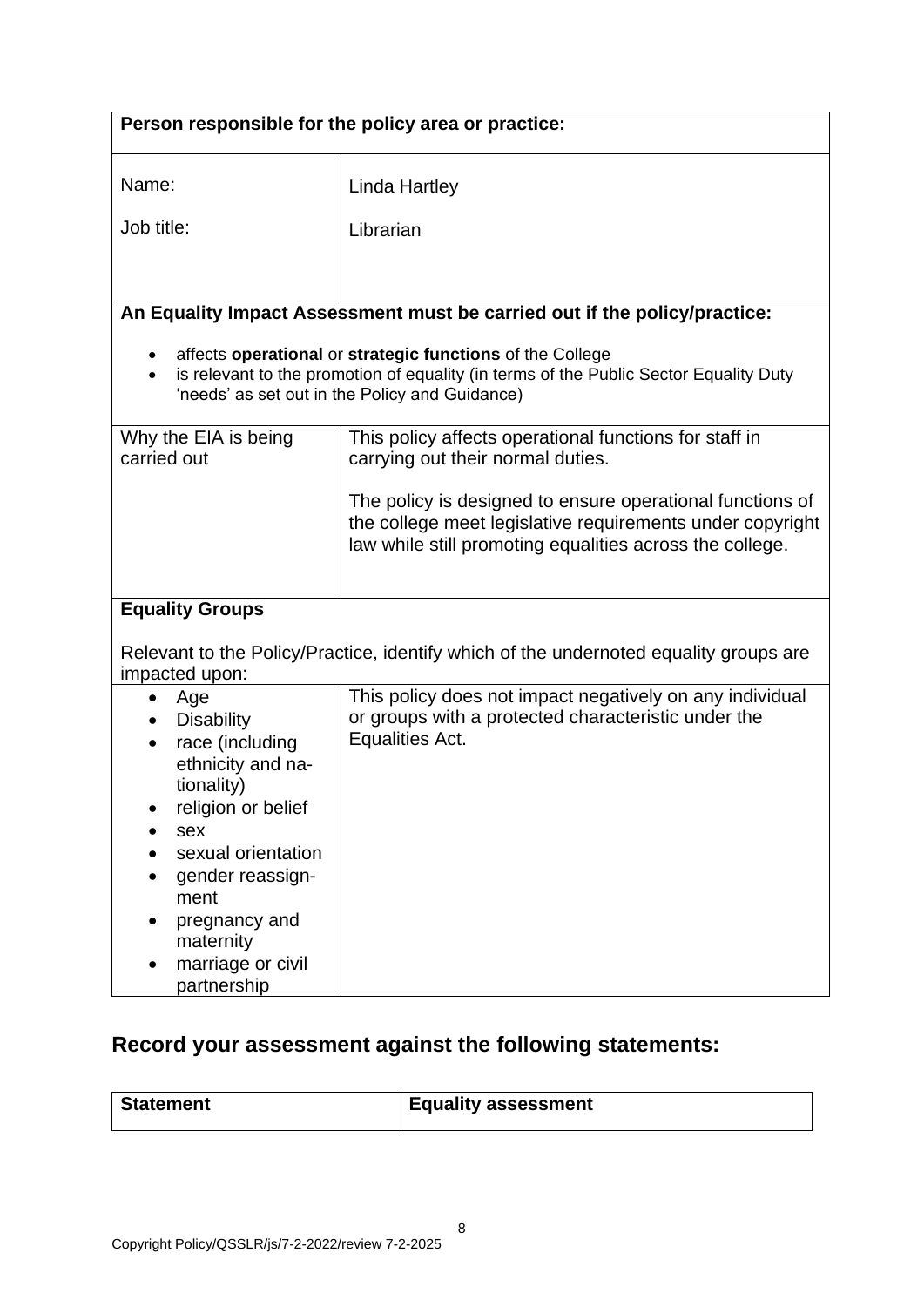| Detail the evidence of the needs<br>of the identified equality groups<br>and any gaps in information                                                                                      | Copyright policy impacts on the way materials<br>are developed and used for learning and<br>teaching purposes.                                                                                                    |
|-------------------------------------------------------------------------------------------------------------------------------------------------------------------------------------------|-------------------------------------------------------------------------------------------------------------------------------------------------------------------------------------------------------------------|
| Will application of this<br>policy/practice lead to<br>discrimination (direct or indirect),<br>harassment, victimisation, less<br>favourable treatment for<br>particular equality groups? | <b>No</b><br>The policy ensures that individual needs are<br>considered by staff within the scope of their<br>work and that materials are available in a<br>variety of formats.                                   |
| If yes, how will the<br>policy/practice be changed to<br>contribute to advancing equality<br>of opportunity                                                                               |                                                                                                                                                                                                                   |
| State how this policy/practice will<br>foster good relations:                                                                                                                             | The policy directs staff to take account of<br>protected characteristics when developing<br>teaching materials and ensures these materials<br>are available in a variety of formats.                              |
| Will the policy/practice create<br>any barriers for any other<br>groups?                                                                                                                  | <b>No</b>                                                                                                                                                                                                         |
| If yes, how will the<br>policy/practice be changed to<br>contribute to advancing equality<br>of opportunity                                                                               |                                                                                                                                                                                                                   |
| Which equality groups or<br>communities have been<br>consulted in the development<br>and review of this<br>policy/practice?                                                               | The policy was reviewed by the Equalities<br>Committee which includes representation from<br>staff and the Student Association. Feedback<br>from the committee has been taken on board to<br>finalise the policy. |

| <b>Equality Impact Assessment Outcome</b><br>Select one of the four options below to indicate how the development/review of the<br>policy/practice will be progressed and state the rationale for the decision. (Delete<br>the options that do not apply): |                 |  |
|------------------------------------------------------------------------------------------------------------------------------------------------------------------------------------------------------------------------------------------------------------|-----------------|--|
| <b>Option 1:</b> No change required –<br>the assessment is that the<br>policy/practice is/will be robust.                                                                                                                                                  | <b>Option 1</b> |  |
| <b>Option 2:</b> Adjust the policy or<br>practice – this involves taking                                                                                                                                                                                   |                 |  |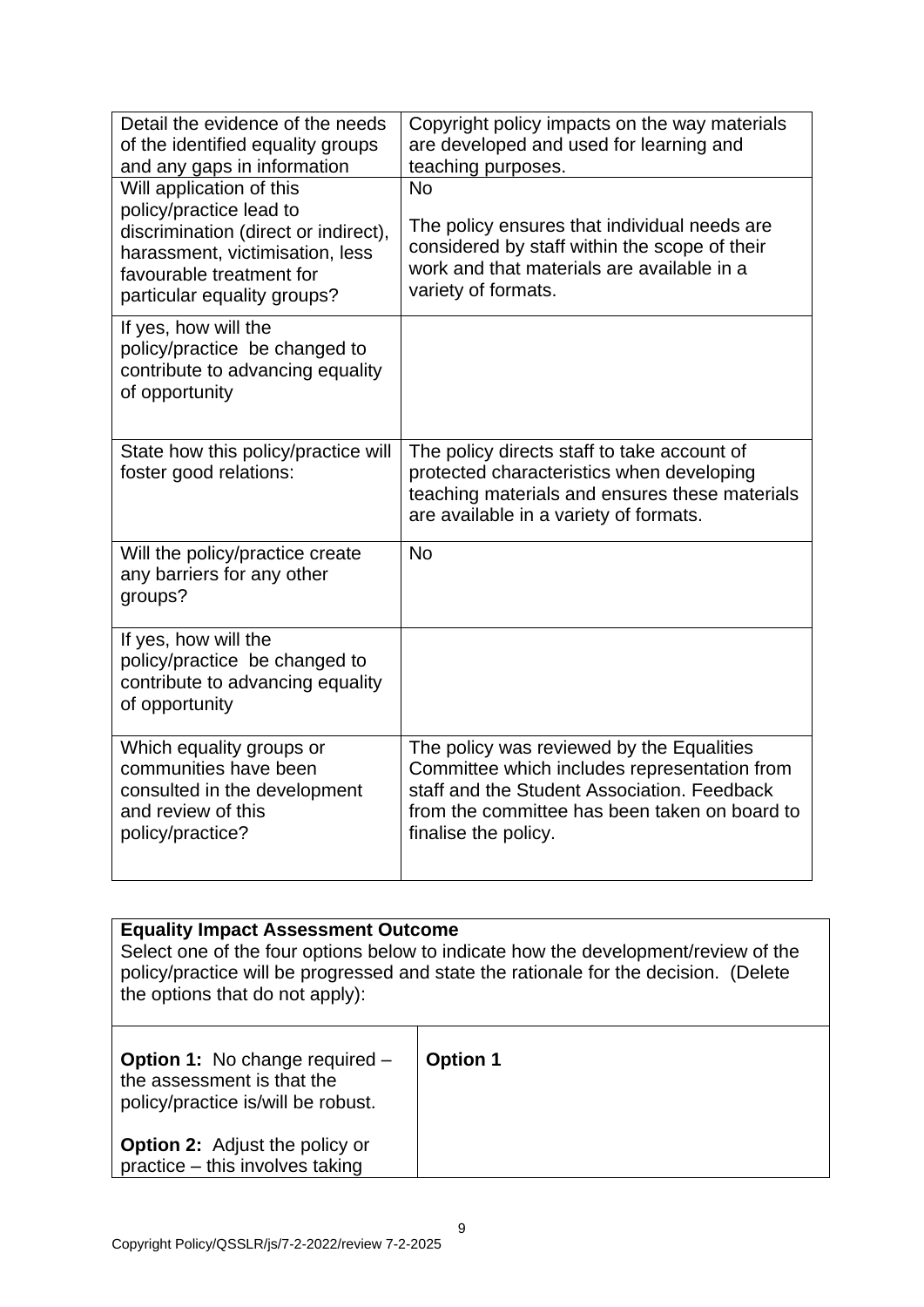| steps to remove any barriers, to<br>better advance equality and/or to<br>foster good relations.<br><b>Option 3: Continue the policy or</b><br>practice despite the potential for<br>adverse impact, and which can be<br>mitigated<br><b>Option 4: Stop the policy or</b><br>practice as there are adverse<br>effects cannot be<br>prevented/mitigated against. |                                                                                       |
|----------------------------------------------------------------------------------------------------------------------------------------------------------------------------------------------------------------------------------------------------------------------------------------------------------------------------------------------------------------|---------------------------------------------------------------------------------------|
| <b>Monitoring</b>                                                                                                                                                                                                                                                                                                                                              |                                                                                       |
| When will the policy/practice next<br>be reviewed?                                                                                                                                                                                                                                                                                                             | Three year review, except if legislative change<br>requires an earlier review period. |
| <b>Publication of EIA</b>                                                                                                                                                                                                                                                                                                                                      |                                                                                       |
| Can this EIA be published in full,<br>now? Please state Yes or No<br>If No – please specify when it may<br>be published or indicate<br>restrictions that apply:                                                                                                                                                                                                | Yes                                                                                   |
| Sign-off                                                                                                                                                                                                                                                                                                                                                       |                                                                                       |
|                                                                                                                                                                                                                                                                                                                                                                |                                                                                       |
| EIA undertaken by                                                                                                                                                                                                                                                                                                                                              |                                                                                       |
| Name:<br>Date:                                                                                                                                                                                                                                                                                                                                                 | <b>Linda Hartley</b><br>09 February 2022                                              |
| Accepted by person responsible<br>for the policy/practice named<br>above:                                                                                                                                                                                                                                                                                      |                                                                                       |
| Name:<br>Date:                                                                                                                                                                                                                                                                                                                                                 | <b>Beth Brownlee</b><br>09 February 2022                                              |
| <b>Approved by Equalities Committee</b>                                                                                                                                                                                                                                                                                                                        |                                                                                       |
| Date:                                                                                                                                                                                                                                                                                                                                                          |                                                                                       |